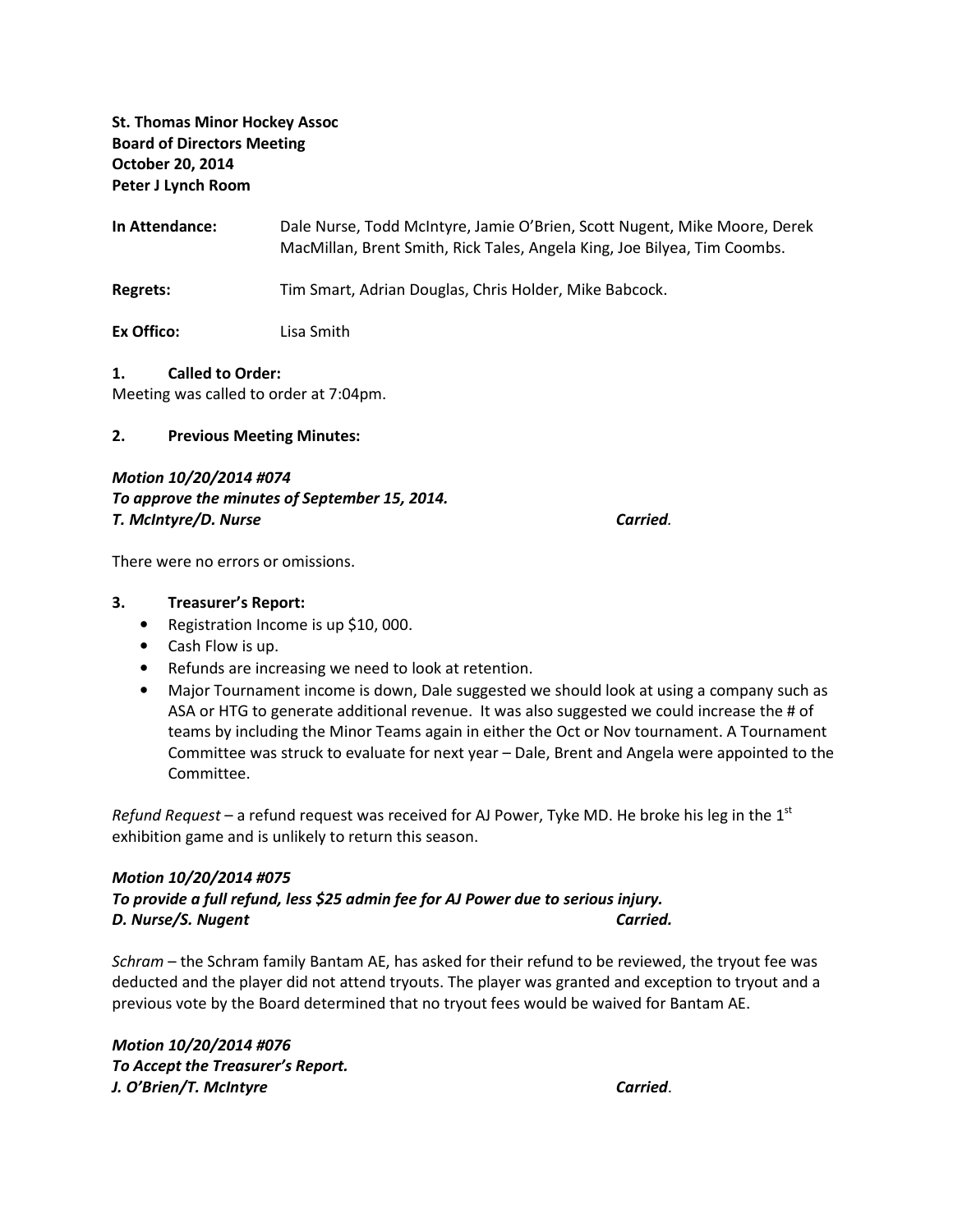## 4. Travel Report:

- 2 teams made the finals in Essex.
- Minor Pee Wee lost in the final in Garden City.
- Bantam lost in the final of the St. Thomas Tournament
- M. Atom went to the final in Whitby
- Atom AE lost in the final at Grimsby

There was an incident at our tournament – a St. Thomas parent reportedly threw a cup at a player, but the parent could not be identified.

Alliance Report – reminder to the teams the score is to be reported by the home team.

Shamrock Report :

- The Midget All Star game will be Dec. 18 names to be submitted by Nov. 2 if we choose to participate.
- Unreported games must be entered within 24 hours.
- All on-ice volunteer forms must be submitted.
- Shamrock is looking for someone to host the AE All Star Games.

Select Tryouts - started this weekend – there were 21 players for Novice Select, no goalie. There were 15 for Tyke B.

Tyke MD – some teams are rostering as Novice AE which allows them to participate in Playdowns. Dorchester was told they could be rostered as Tyke MD then than changed to Novice AE after. Further investigation is required.

OMHA Playdowns – the Bluewater league has voted to return to series play more information to come.

### Motion 10/20/204 #077

To Accept the Travel Report. S. Nugent/A. King Carried.

### 5. House League Report:

- Good group of convenors
- We need to evaluate why we are getting incomplete reports from the HCR Lisa explained that problems are – late registrations, waiting for transfers, players with St. Thomas as their primary might be registered in another centre, and clerical errors all cause problems when generating the house league lists.
- No problems with jerseys there were 2 jerseys with duplicate numbers.

Motion 10/20/2014 #078 To Accept the House League report. J. Bilyea/J. O'Brien Carried.